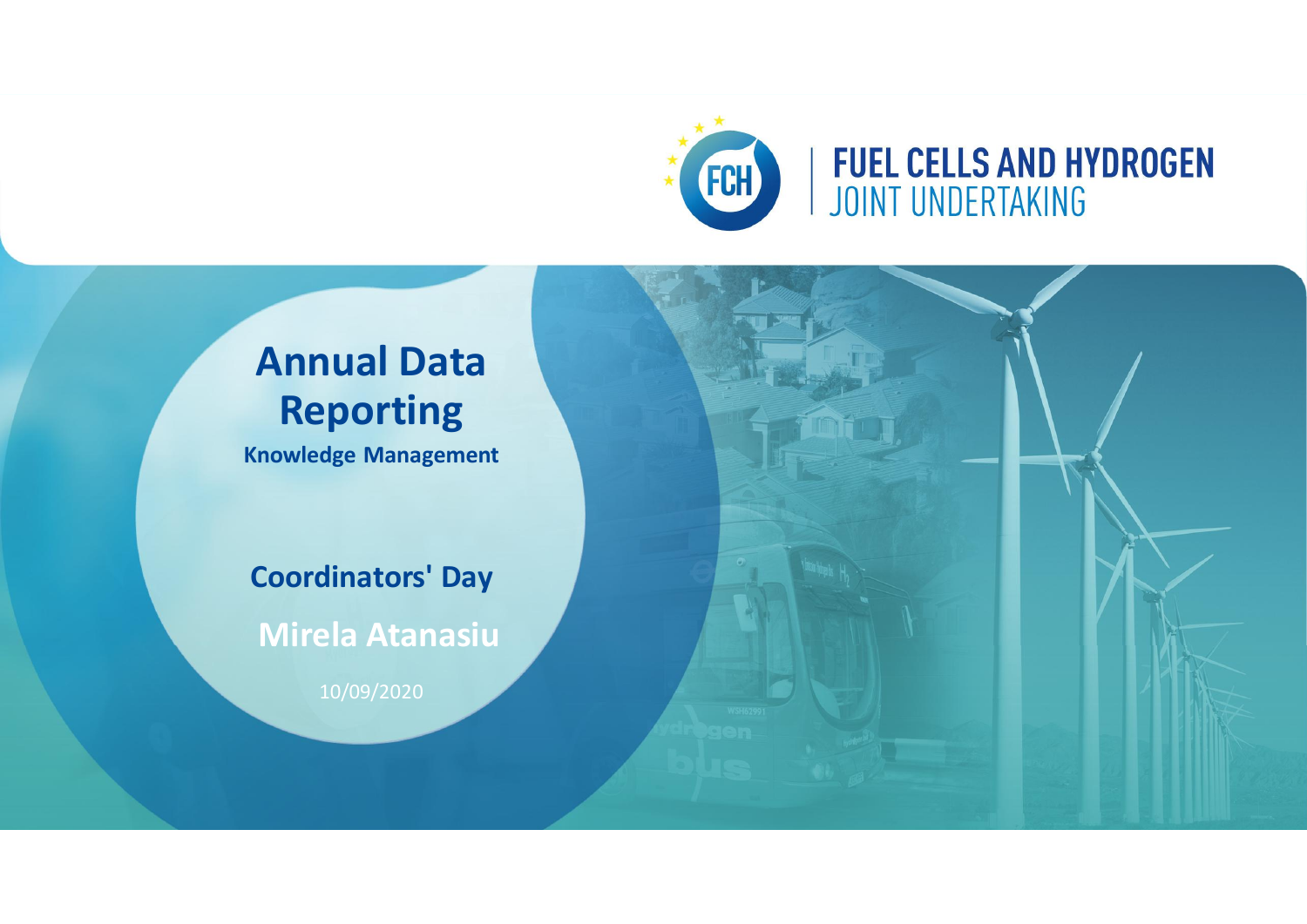### **Overview of the FCH JU Data Collection Exercise**

When, Who, How, What ???



**FNDAR** 26 February 2018<br>March 2018

freshcalendar

#### **When?**

• Once a year, around April –June, projects will have 4-6 weeks to submit the data

#### **Who?**

• Project Coordinators are in charge of coordinating the exercise, they could/should delegate the task(s) to other members of the consortia according to their roles

#### **How?**

- EU-Survey Platfrom
- TRUST tool
- FCH JU website

#### **What?**

- Qualititative Data (objectives, targets, plans, activities etc)
- Quantitative Data (operational, descriptive, performance data)
- Visual material (pictures, graphs, videos)

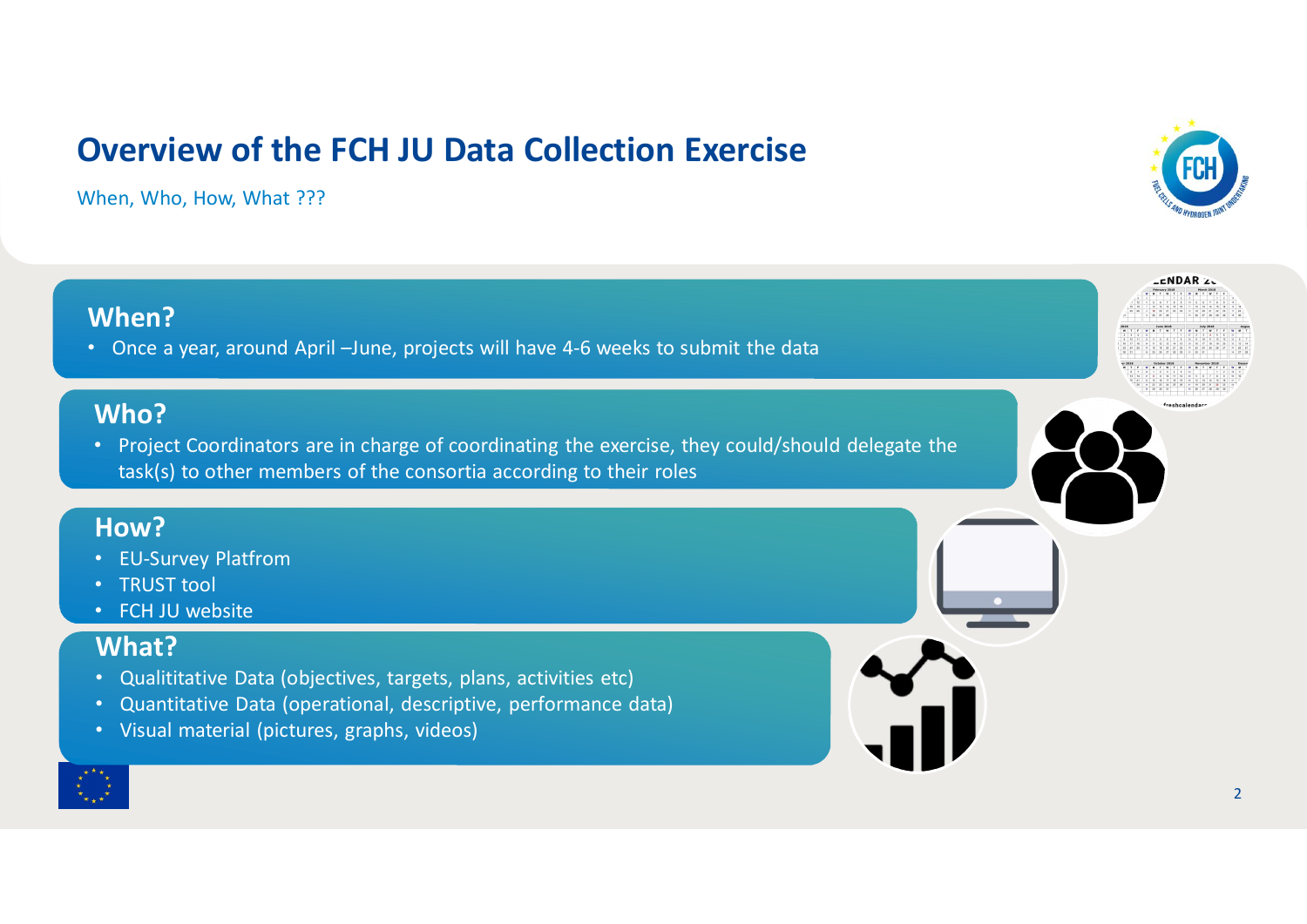### **The most important question is: Why ?**

Requirement for data



NHYS

*-Data reporting is a grant agreement obligation -To be introduced in the WT2 list of deliverables*

**A lot if info is available but…**

- Not reported in **centralised** manner
- Not reported in **consistent** manner

⋅Programme & Technology monitoring ⋅**Important content for:** the annual **Programme Review To decide the way forward:** ⋅Project results' for Policy ⋅Address Gaps in knowledge ⋅New directions based on new information ⋅New calls for proposals/New grants… ⋅To show the impact of EU budget spent for R&I activities

**NEED for: Structured capture of data and other knowledge created with FCH JU funding**





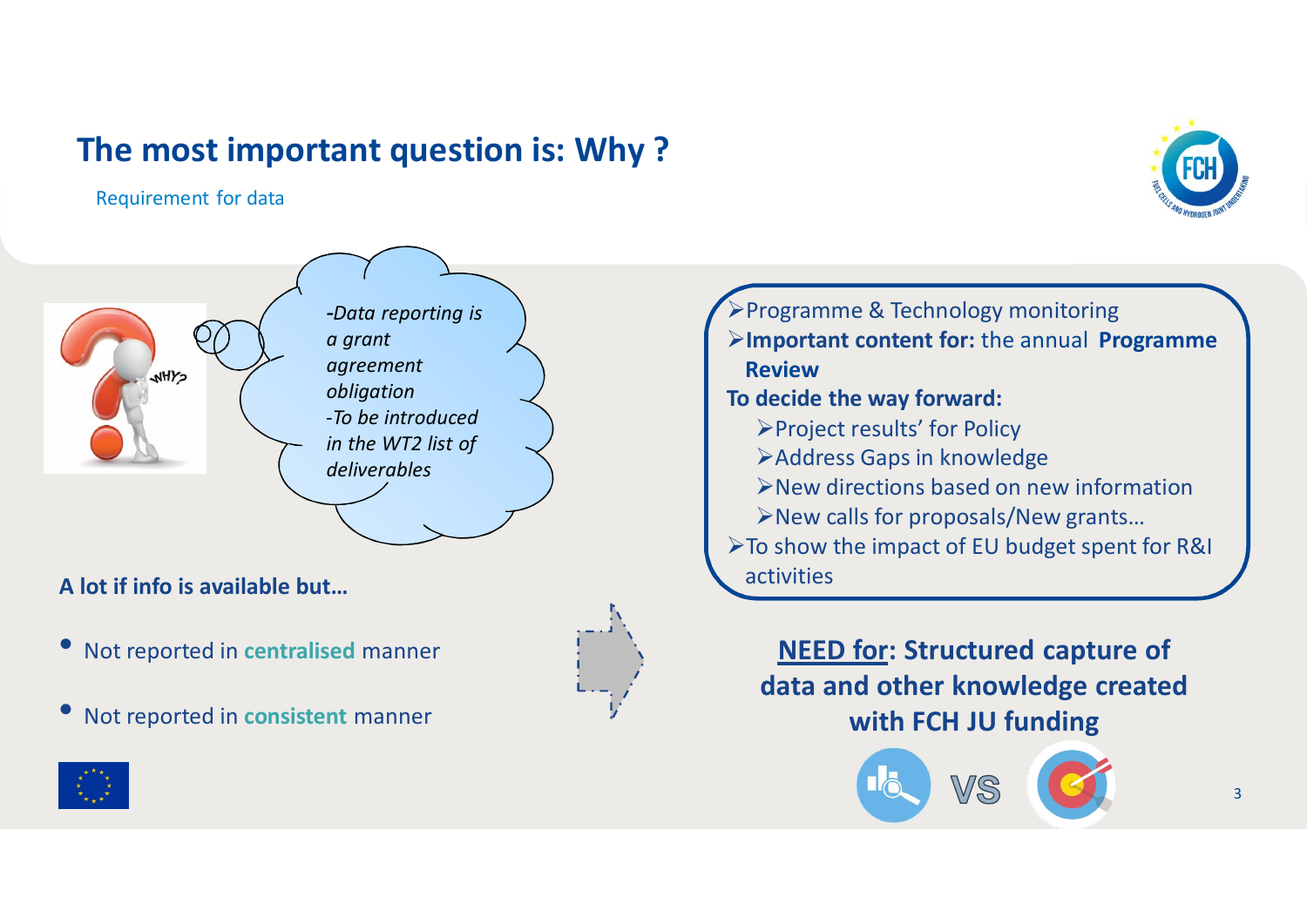### **Annual Programme Review**

EU-Survey Questionnaire & Programme Review Days





- **Input for Project Posters**
- Input for Oral Presentation presented by



- Projects & FCH JU
- Programme Review Report

Includes the event "Programme Review Days"

- This year: 23-24 November 2020, **Brussels**
- All ongoing projects will have a poster (coordinators may be asked to hold a poster session –TBC)
- Selected projects give oral presentations



#### **2020 projects**

- Expected active participation (poster, presentation) from 2022
- Attendance is welcomed every year!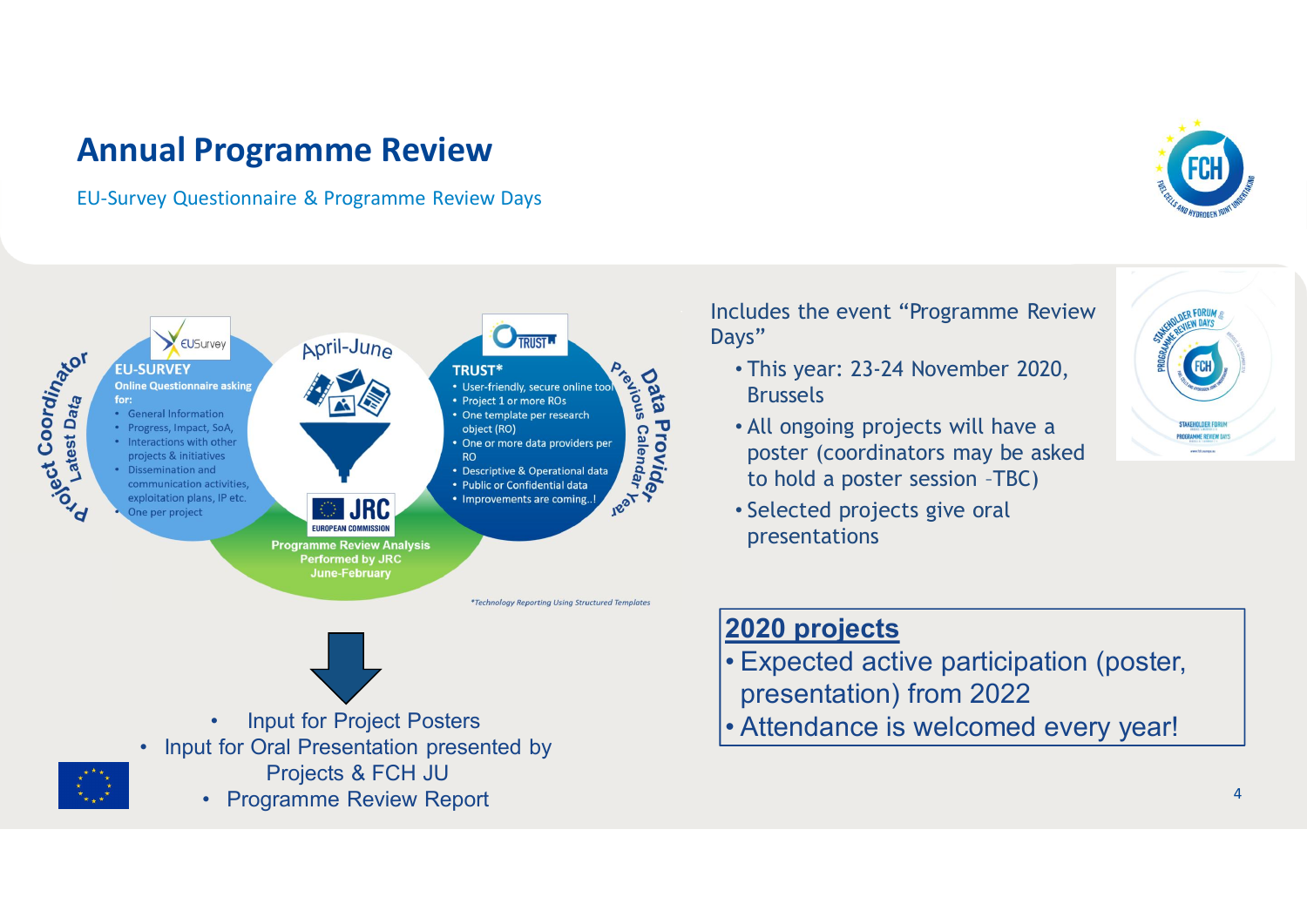### **Technology Reporting Using Structured Templates (TRUST)**

Process ( Part 1)



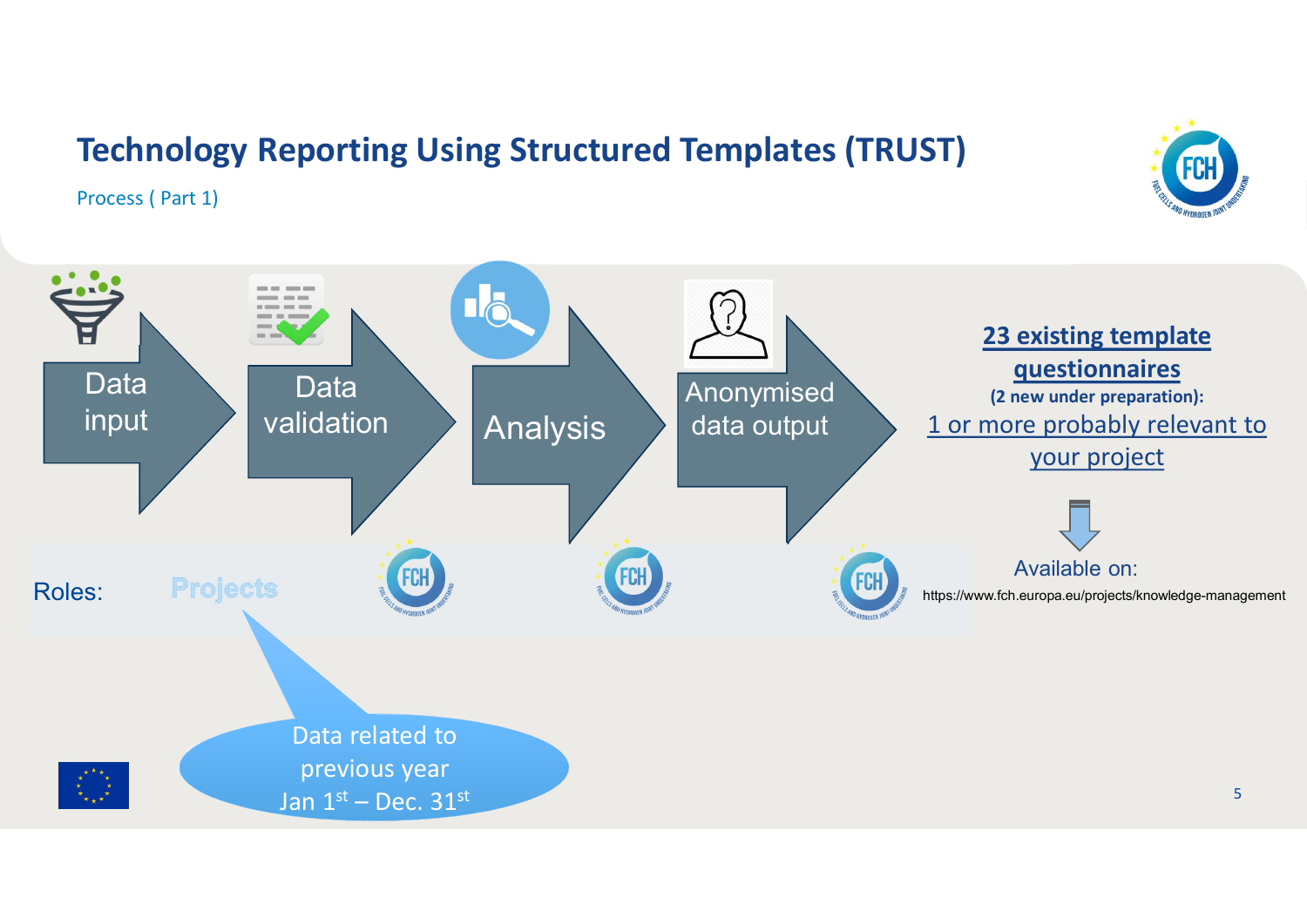# **Technology Reporting Using Structured Templates (TRUST)**

Process (Part 2)



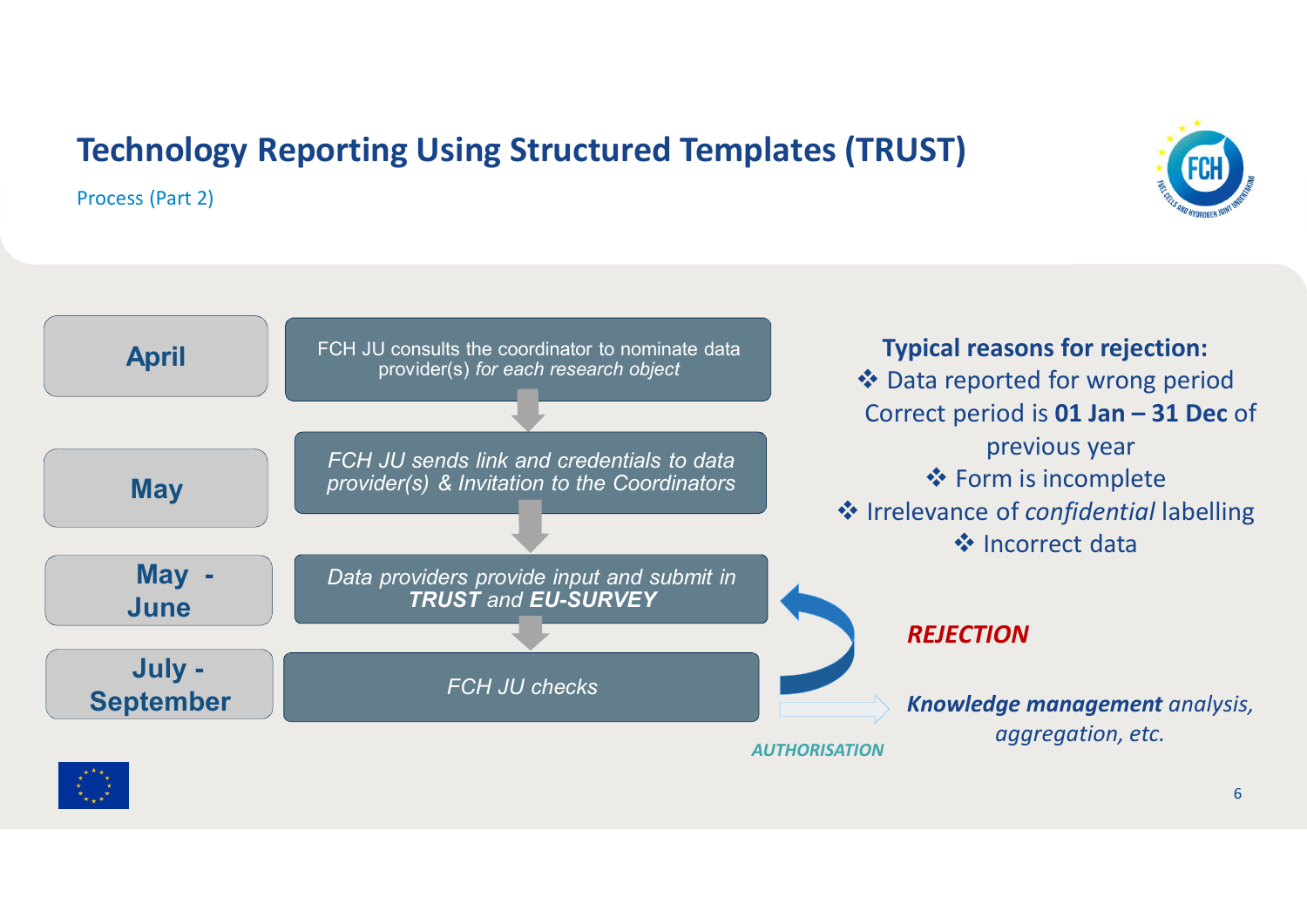### **Structure of TRUST Research Objects**

*1.The project is divided into research objects in agreement with its scope 2.Each research object is associated to a template questionnaire*

*3.For each research object, 1 or more data provider(s) is/are nominated by the project coordinator to provide data*

*4.The data providers are contacted - receive weblink, credentials and instruction to participate in the data collection*